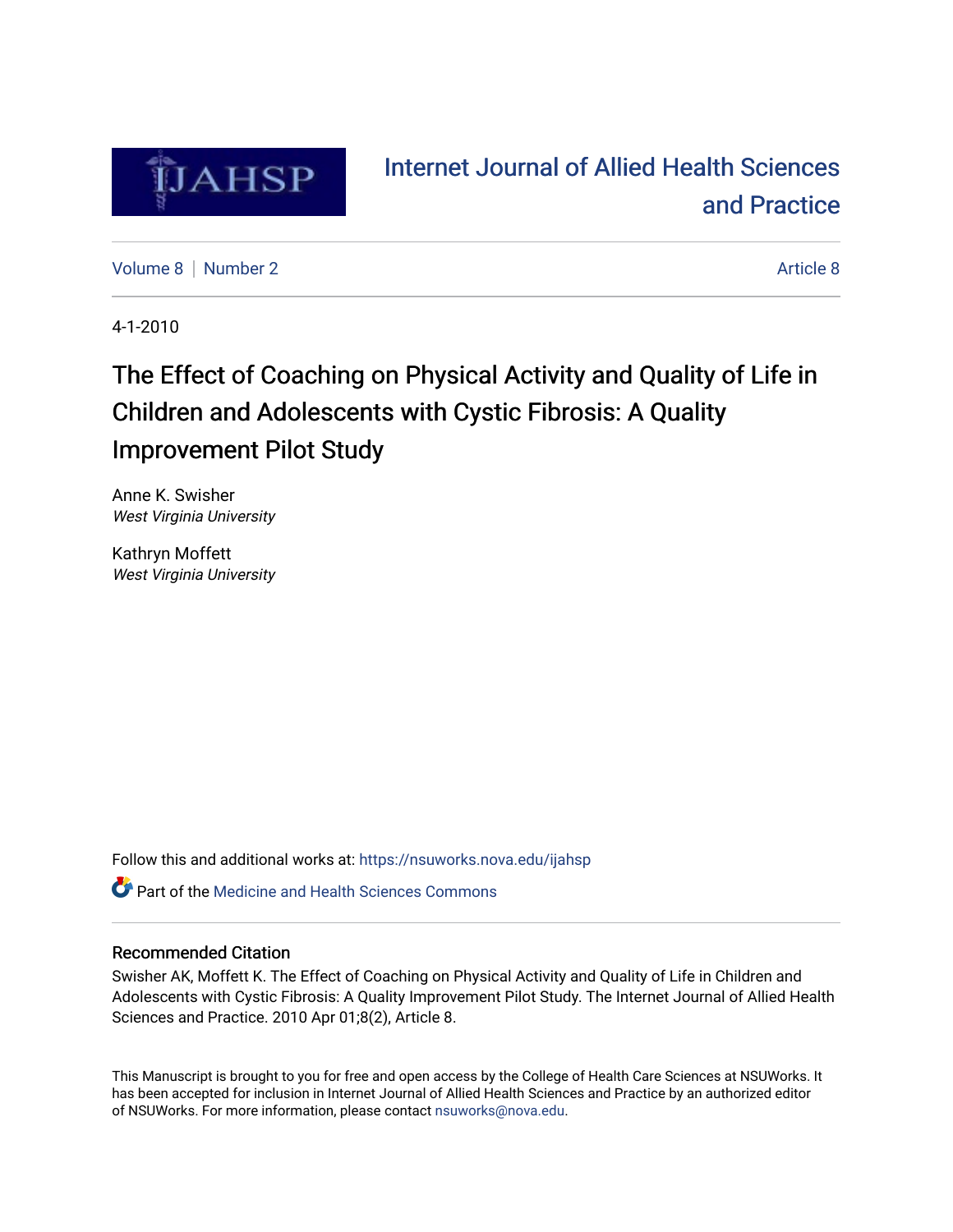## The Effect of Coaching on Physical Activity and Quality of Life in Children and Adolescents with Cystic Fibrosis: A Quality Improvement Pilot Study

### **Abstract**

Purpose: Physical activity is well known to improve or maintain exercise capacity and overall health in patients with cystic fibrosis (CF). However, many patients do not meet recommended guidelines for physical activity. The purpose of this study was to determine if individualized, targeted coaching could improve the levels of physical activity and quality of life in children and adolescents with CF. Subjects: Twelve children with CF, ages 7 to 17, participated in this study.Method: Each participant completed a physical activity questionnaire (PAQ) and a disease-specific quality of life questionnaire (CFQ) at baseline and three months later. The participants were given pedometers and a 10,000 step per day target. Participants also participated in discussions regarding ways to increase physical activity appropriate for their interest, abilities and age. Weekly follow-up phone calls were made to obtain pedometer counts and discuss physical activities performed. Results: Physical activity scores (PAQ) improved in 6 of 12 participants. Quality of life improved in many dimensions of the CFQ, particularly in vitality (3 of 5 improved); emotional (8 of 12 improved) and respiratory (7 of 12 improved). Conclusions: The results of this small pilot study suggest that an individualized coaching approach to physical activity in children and adolescents with CF may improve physical activity levels and improve important aspects of quality of life in some children with CF.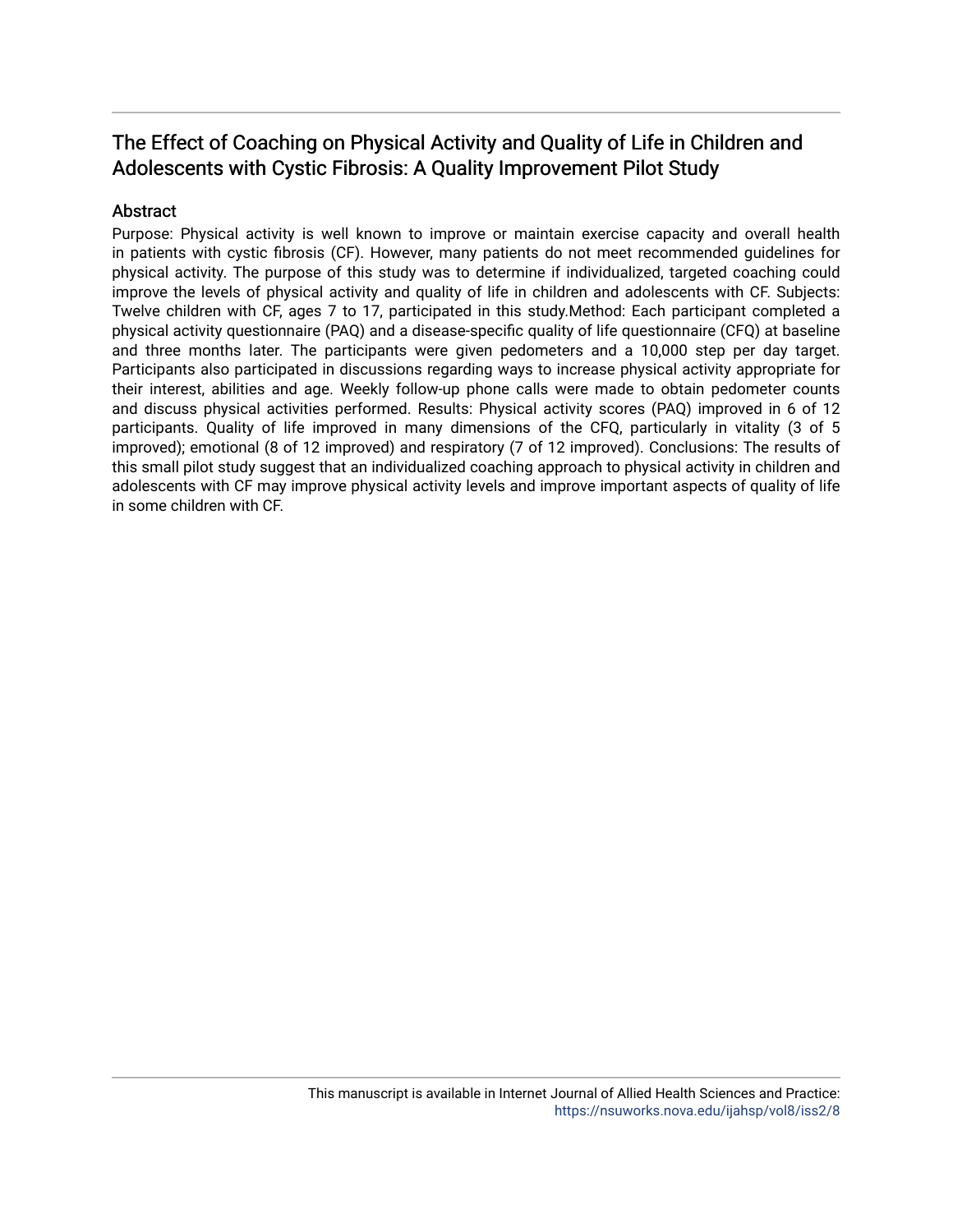

The Internet Journal of Allied Health Sciences and Practice

http://ijahsp.nova.edu

A Peer Reviewed Publication of the College of Allied Health & Nursing at Nova Southeastern University *Dedicated to allied health professional practice and education* **http://ijahsp.nova.edu Vol. 8 No. 2 ISSN 1540-580X**

The Effect of Coaching on Physical Activity and Quality of Life in Children and Adolescents with Cystic Fibrosis: A Quality Improvement Pilot Study

> Anne K. Swisher, PT, PhD, CCS1 Kathryn Moffett, MD2

- 1. Division of Physical Therapy West Virginia University
- 2. Department of Pediatrics West Virginia University

United States

**CITATION:** Swisher, AK., Moffet, K. The Effect of Coaching on Physical Activity and Quality of Life in Children and Adolescents with Cystic Fibrosis: A Quality Improvement Pilot Study. April 2010. Volume 8 Number 2.

#### **ABSTRACT**

**Purpose**: Physical activity is well known to improve or maintain exercise capacity and overall health in patients with cystic fibrosis (CF). However, many patients do not meet recommended guidelines for physical activity. The purpose of this study was to determine if individualized, targeted coaching could improve the levels of physical activity and quality of life in children and adolescents with CF. **Subjects**: Twelve children with CF, ages 7 to 17, participated in this study. **Method**: Each participant completed a physical activity questionnaire (PAQ) and a disease-specific quality of life questionnaire (CFQ) at baseline and three months later. The participants were given pedometers and a 10,000 step per day target. Participants also participated in discussions regarding ways to increase physical activity appropriate for their interest, abilities and age. Weekly follow-up phone calls were made to obtain pedometer counts and discuss physical activities performed. **Results**: Physical activity scores (PAQ) improved in 6 of 12 participants. Quality of life improved in many dimensions of the CFQ, particularly in vitality (3 of 5 improved); emotional (8 of 12 improved) and respiratory (7 of 12 improved). **Conclusions**: The results of this small pilot study suggest that an individualized coaching approach to physical activity in children and adolescents with CF may improve physical activity levels and improve important aspects of quality of life in some children with CF.

#### **INTRODUCTION**

Cystic fibrosis (CF) is a genetic disorder affecting approximately 30,000 people in the United States. <sup>1</sup> Children and adolescents with CF may have a variety of problems resulting from this genetic disorder, including progressive, obstructive lung disease and malabsorption, often leading to being underweight.<sup>1</sup> Regular physical activity and exercise is recommended for these patients as a means to positively impact many of the effects of the disease. Participation in daily physical activity has been found to enhance airway clearance, improve pulmonary function, improve in quality of life, increase exercise capacity, improve body image, and decrease osteoporosis.2-5

In past studies, children who participated in an exercise program improved their perceived competency and self-esteem.<sup>6</sup> Additionally, patients with CF with higher levels of aerobic fitness possess a much better chance of long-term survival than those with lower levels of fitness.<sup>7,8</sup> However, physical activity participation rates in children and adolescents with CF are low. Nixon et al. reported that children with CF were significantly less active compared to their peers.<sup>2,7</sup> In a recent study, physical activity was generally viewed positively by adolescents with CF, but poor motivation was cited by them as a barrier to participation.<sup>9</sup> Homebased exercise programs have shown to increase exercise tolerance in older adolescents and adults with CF who had moderate to severe pulmonary symptoms.10 Thus, designing a home program could be effective in improving physical activity participation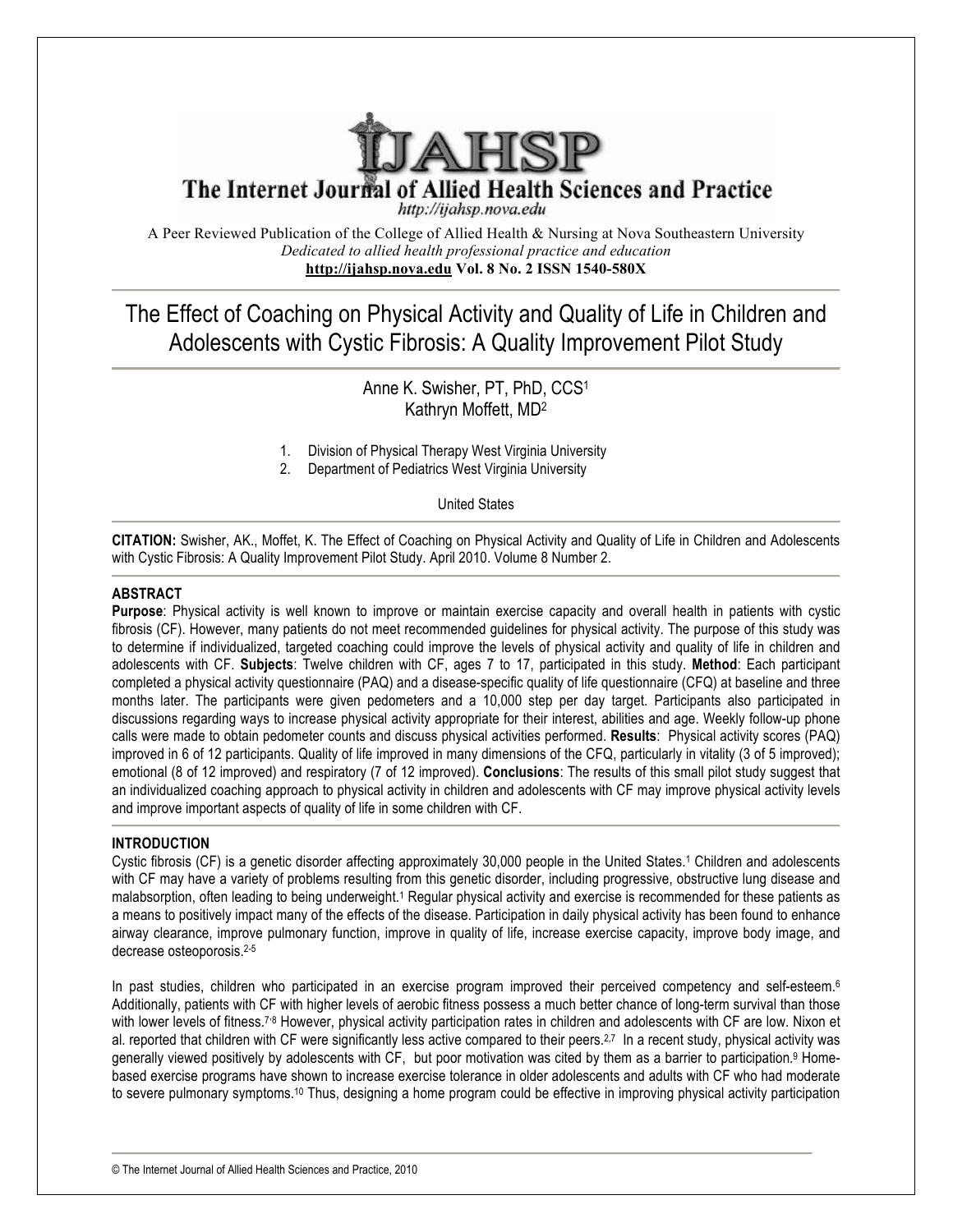rate in children. An individualized approach to physical activity counseling combined with regular motivational contact may be most effective. Christian and D'Auria explored the difference between implementing individualized exercise programs tailored to meet personal goals set by subjects and a control group of children receiving protocol care with predetermined goals.11 The intervention group demonstrated a decreased perceived impact of illness on quality of life. Therefore, it is possible that children with CF could also improve quality of life with a personalized approach to physical activity counseling and regular follow-up contact.

 Allowing the child to formulate personal treatment goals can help clinicians monitor the child's health, outline the illness course, and improve the child's quality of life.11 Additionally, educating patients and families about the benefits of physical activity and allowing freedom to choose the physical activities included in the program can help maintain exercise adherence.<sup>12</sup>

Quality improvement has been defined as "a formal approach to the analysis of performance and systematic efforts to improve it."13 In 2007, the West Virginia chapter of the American Academy of Pediatrics offered grants to groups and clinics for demonstration projects related to quality improvement in target areas. The current project was funded to provide a structured approach to increasing physical activity in children and adolescents with special needs, in this case, CF. The aims of the grant were to 1) increase the level of physical activity in children and adolescents with CF, 2) reach at least 70% of eligible patients with individualized exercise recommendations, and 3) to improve quality of life through increasing physical activity. Prior to implementing this project, exercise capacity evaluations had been performed on an annual basis for all patients followed at the CF clinic. However, due to time constraints, there had been no attempt to formally set physical activity goals for each patient and no formal follow-up mechanism. We hoped that by providing a structured program to a subset of the patients, we could demonstrate improvements in physical activity and resulting quality of life.

#### **METHODS**

The study was approved by the West Virginia University Institutional Review Board for the Protection of Human Subjects prior to recruiting subjects. All participants signed assent forms, and their parents signed consent forms prior to data collection.

#### **Participants**

Participants were recruited over a 3-month period from the Cystic Fibrosis Center at West Virginia University, and ranged in age from 7 to 17 years of age. At the time of the study enrollment, there were 34 patients in this age group who were registered with the Center. Of these, 13 patients missed scheduled clinic appointments and could not be recruited. Two patients were excluded due to cognitive impairments, which would make understanding and completing the questionnaires difficult (history of closed head injury and mental retardation, respectively). Five potential participants declined to participate in the study. Fourteen patients agreed to participate in the study, but 2 did not complete baseline questionnaires and could not be contacted after the initial visit. Therefore, 12 subjects (7 female, 5 males, mean age 11.9 years) participated in the study. All participants were medically stable and free of any acute pulmonary exacerbation at time of recruitment.

#### **Questionnaires**

The Cystic Fibrosis Questionnaire (CFQ) is a disease-specific, health-related quality if life measure.<sup>8,14</sup> Two versions of the CFQ were used: the teen/adult (ages 14+) and child (ages 12-13). The child version of the CFQ has the following dimensions: physical, respiratory, emotional state, weight, eating disturbances, social, treatment burden, body image, and digestion.<sup>14-15</sup> These dimensions are also on the teen/adult version with the additional dimensions of health, roles, and vitality. Both the child version and the teen/adult CFQ have been proven valid and reliable measures for patients with CF.<sup>15,16</sup> This assessment tool is clinically important to generally assess the individual's functioning and to identify problem areas that require intervention.15

The Physical Activity Questionnaire (PAQ) is a self-administered, 7-day recall instrument that asks about physical activity performed during school, free time, evenings, and weekends.17 There are two versions: the physical activity questionnaire for children (PAQ-C) and the physical activity questionnaire for adolescents (PAQ-A). The PAQ-C is used for elementary schoolaged children (grades 4-8) who are in school and participate in recess regularly, while the PAQ-A is appropriate for high school students (grades 9-12).17 The PAQ is supported as a valid and reliable measure of general physical activity levels from childhood to adolescence; however, to our knowledge it has not been used in CF.

#### **Procedures**

The participants were seen during a regularly-scheduled clinic visit at the beginning of the 3-month study enrollment period at which time the investigators recruited, obtained consent and assent and performed baseline measurements of each participant. The session lasted approximately 30 minutes during which time the participant completed the CFQ and the PAQ, appropriate to the participant's age. The principle investigator, a board-certified cardiovascular and pulmonary physical therapy clinical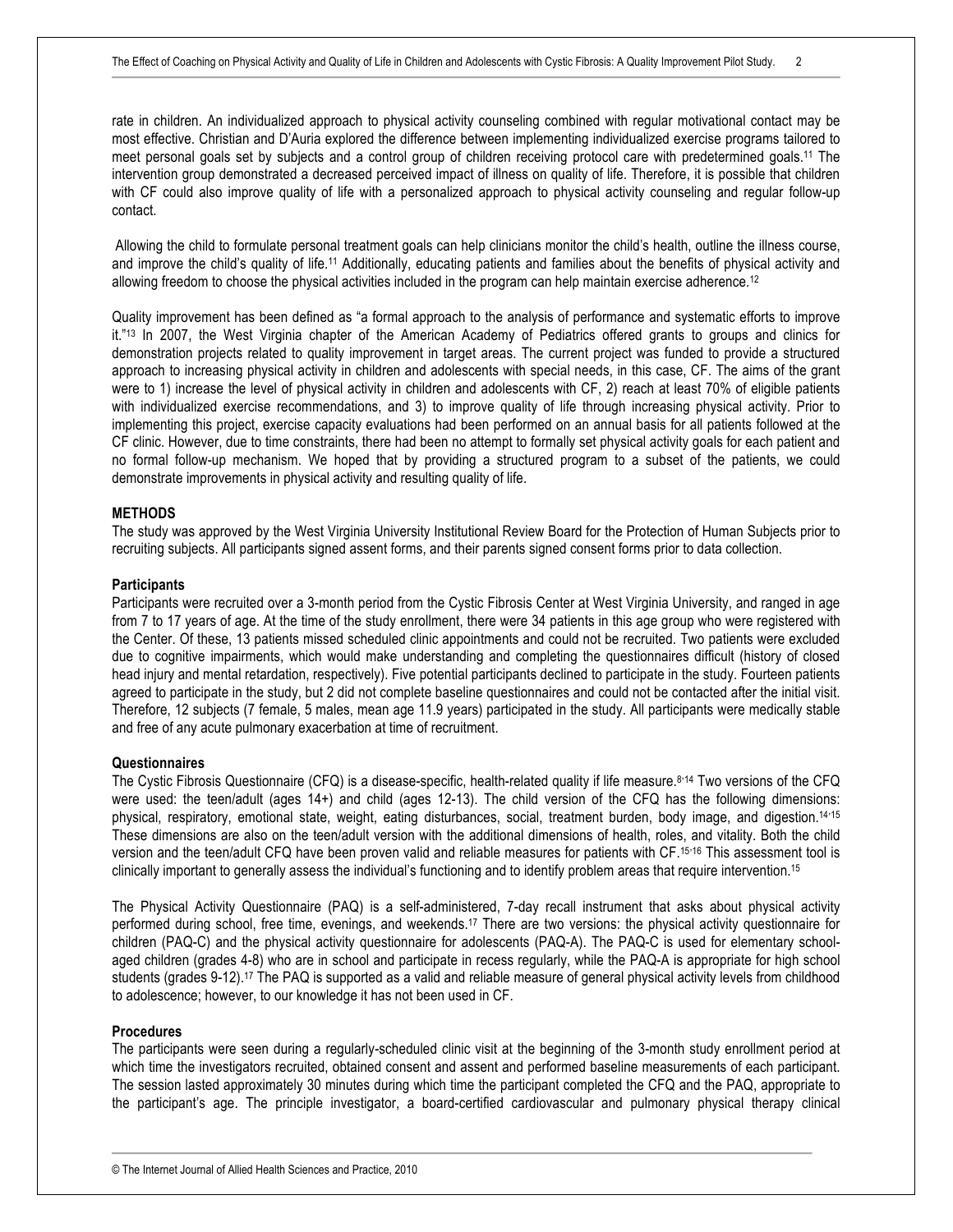specialist with 20 years of experience with CF, then discussed physical activity interests and availability with each participant and his or her family members to determine recommendations for each child regarding type and frequency of physical activities that could be performed. Participants often did not give a specific goal, but some gave specifics such as improving basketball skills or getting stronger.

A pedometer was given to each participant, and a goal of 10,000 steps per day during the chosen physical activities was set initially. Participants were also given three monthly calendars to record daily pedometer counts and instructed to mail the calendars to the principle investigator in provided stamped, addressed envelopes.

#### **Follow-up Contacts**

At the initial testing session, participants chose a day of the week and time for follow-up telephone calls for the next 12 weeks. During these calls, investigators asked about the variety, quantity, and experiences of performing physical activities in the preceding week. Any problems noted were addressed in ways to help minimize barriers through joint problem-solving with the participants. Some examples of physical activities reported by participants include playing outside with older siblings, walking to the park, walking a dog, swimming, playing soccer, bike riding, riding a scooter, and hiking. Participants were also congratulated for meeting their pedometer goals and other physical activities performed. If participants were regularly meeting the 10,000 step goal, these were increased to 15,000 steps daily. Two subjects were able to increase their pedometer counts to 20,000 steps on a few occasions. Following the 12<sup>th</sup> week contact, participants completed the CFQ and the PAQ either at the clinic during a routine follow-up appointment (n=2) or over the telephone (n=10).

#### **Data Analysis**

Questionnaires were scored according to the scoring guides and data were entered into a spreadsheet. Means and standard deviation of PAQ score and each dimension of the CFQ were calculated. Due to the small sample size, no inferential statistics were performed.

#### **RESULTS**

#### **Questionnaire Data Analysis**

Half of the participants (6 of 12) improved their PAQ score from baseline to post-testing, while 3 stayed the same and 3 decreased over the study period. The mean score increased from 3.0 (SD 0.73) to 3.3 (0.58) for the group. Mean scores at baseline and post-test for each dimension of the CFQ are found in Table 1. Higher scores on the CFQ represent improved ratings of quality of life in each dimension.

| Table 1: Means (SD) of CFQ Dimension Scores |               |                |  |  |  |
|---------------------------------------------|---------------|----------------|--|--|--|
| CFQ Dimension                               | Baseline mean | Post-test mean |  |  |  |
| Physical                                    | 86.1 (10.4)   | 81.8 (15.0)    |  |  |  |
| <b>Emotional state</b>                      | 79.4 (12.4)   | 85.3 (11.5)    |  |  |  |
| Social                                      | 75.8 (14.8)   | 74.8 (10.8)    |  |  |  |
| Body image                                  | 74.3 (17.6)   | 79.6 (23.0)    |  |  |  |
| Eating disturbances                         | 88.8 (12.2)   | 90.8 (10.9)    |  |  |  |
| Treatment burden                            | 70.2 (17.2)   | 77.8 (15.7)    |  |  |  |
| Respiratory                                 | 77.5 (10.2)   | 84.7 (10.1)    |  |  |  |
| Digestive                                   | 86.2 (20.4)   | 89.0 (14.2)    |  |  |  |
| Role                                        | 100.0(0)      | 100.0(0)       |  |  |  |
| Vitality                                    | 63.5(4.3)     | 73.4 (9.9)     |  |  |  |
| Weight                                      | 60.0(25.1)    | 66.6 (21.2)    |  |  |  |
| Health                                      | 75.6 (8.4)    | 69.0 (12.9)    |  |  |  |

The greatest number of participants improved in the emotional dimension (8 of 12 improved), and the respiratory dimension (7 of 12 improved). More participants showed declines than improvements in the social dimension (6 of 12 declined), perhaps reflecting the timing of the study over the summer school break, which may have decreased their opportunities to socialize with peers. For the other dimensions, there were no general trends in the changes. In the digestive dimension, 7 of the 12 participants had no change, but their scores were maximal at both times, perhaps reflecting a ceiling effect of the tool.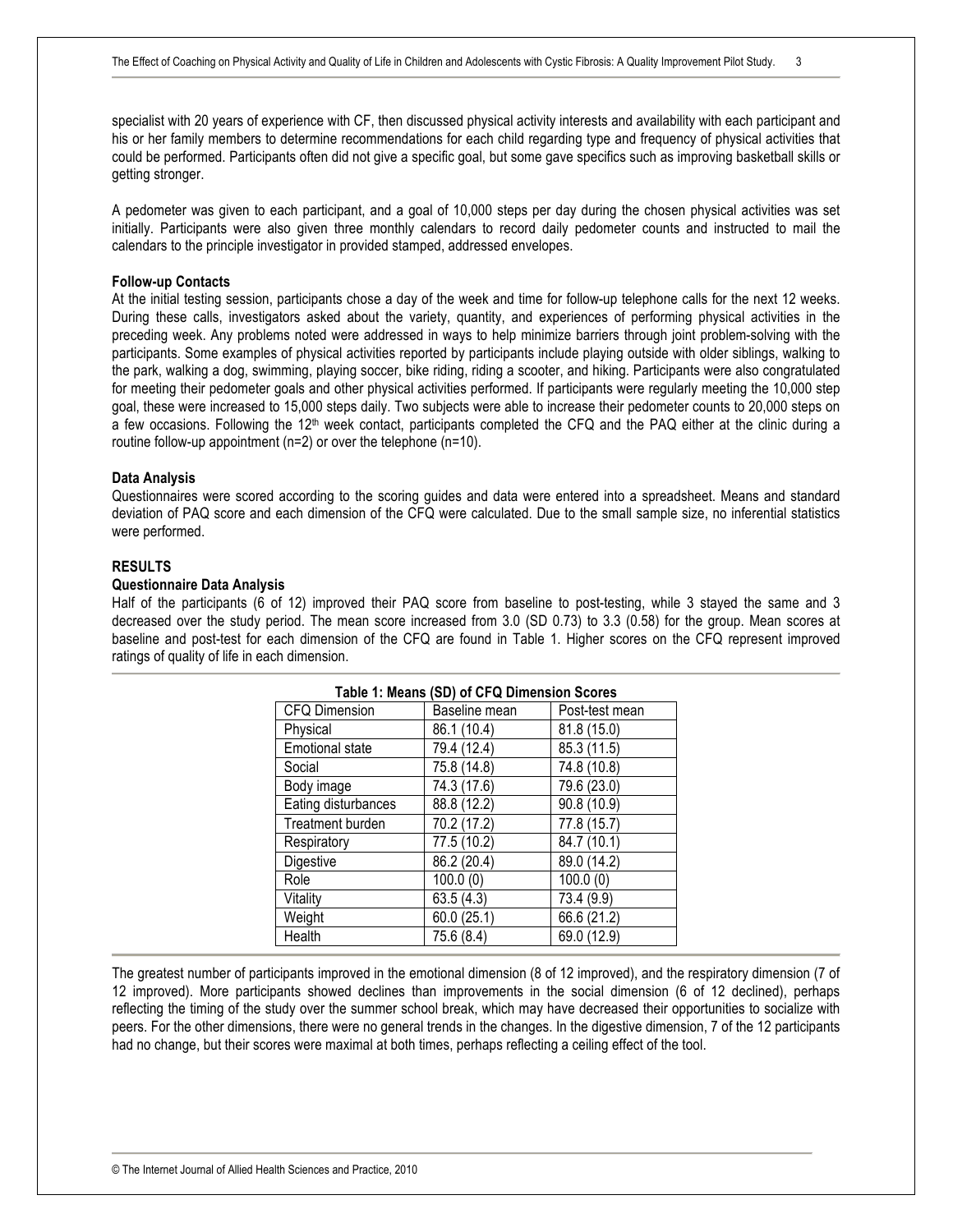In the 5 adolescent participants, 3 showed improvement in the vitality dimension (Table 2) and 2 in the weight dimension, while the others had no change in either category. Self-perceived quality of life in the health dimension improved in only 1 adolescent, declined in 2 and remained unchanged in 2.

| Table 2 Participant scores on teen/adult CFQ dimensions |                 |           |                 |           |                 |           |                 |           |
|---------------------------------------------------------|-----------------|-----------|-----------------|-----------|-----------------|-----------|-----------------|-----------|
| Participant                                             | Role            |           | Vitality        |           | Weight          |           | Health          |           |
|                                                         | <b>Baseline</b> | Post-test | <b>Baseline</b> | Post-test | <b>Baseline</b> | Post-test | <b>Baseline</b> | Post-test |
|                                                         | 100             | 100       | 67              | 67        | 67              | 67        | 78              | 89        |
|                                                         | 100             | 100       | 67              | 67        | 33              | 33        | 67              | 56        |
|                                                         | 100             | 100       | 67              | 92        | 100             | 100       | 78              | 78        |
|                                                         | 100             | 100       | 58              | 66        | 33              | 66        | 66              | 66        |
|                                                         | 100             | 100       | 58              | 75        | 67              | 67        | 89              | 56        |
| Mean                                                    | 100             | 100       | 63.5            | 73.5      | 60              | 66.6      | 75.6            | 69        |
| <b>SD</b>                                               |                 |           | 4.3             | 9.9       | 25.1            | 21.2      | 8.4             | 12.9      |

Results in the weight and health dimensions were quite variable. In the role dimension, all participants scored the maximum at both time periods, again perhaps reflecting a ceiling effect in this subset.

A 4-point difference between baseline and post-test respiratory dimension scores of the CFQ has been determined to be the minimal clinically important difference (MCID).18 Results from the respiratory dimension revealed 7 of the 12 subjects reached the MCID in score from baseline to post-test. This dimension is particularly important as respiratory symptoms are one of the main concerns in the management of CF.

#### Adherence

Regarding the weekly follow-up phone calls, 64 out of a total of 144 calls attempted by the investigators were answered by the participants (44%, Table 3). The pedometer log-sheets were returned by only four of the subjects. Of these subjects, three met the goal of 10,000 steps at least 50% of the time.

| Table 3: Participant Demographics and Adherence Measures |     |                                     |                                            |  |  |  |
|----------------------------------------------------------|-----|-------------------------------------|--------------------------------------------|--|--|--|
|                                                          |     | <b>Calls Successfully Completed</b> |                                            |  |  |  |
| Gender                                                   | Age | (%)                                 | Adherence to Meeting Goal <sup>1</sup> (%) |  |  |  |
| Male                                                     |     | 92                                  | ٠                                          |  |  |  |
| Male                                                     | 11  | 33                                  | ٠                                          |  |  |  |
| Female                                                   | 8   | 67                                  | ٠                                          |  |  |  |
| Female                                                   | 12  | 8                                   | ٠                                          |  |  |  |
| Female                                                   | 15  | 25                                  | ٠                                          |  |  |  |
| Male                                                     | 16  | 58                                  |                                            |  |  |  |
| Female                                                   | 15  | 58                                  | 45                                         |  |  |  |
| Male                                                     | 16  | 58                                  | 57                                         |  |  |  |
| Male                                                     | 10  | 16                                  |                                            |  |  |  |
| Female                                                   | 9   | 25                                  | 80                                         |  |  |  |
| Female                                                   | 15  | 25                                  |                                            |  |  |  |
| Female                                                   | 9   | 75                                  | 54                                         |  |  |  |

1Participants' return-rate of log-sheets and the % of time participant met 10,000 steps/day on a pedometer

#### **DISCUSSION**

Our study examined the effect of an individualized targeted physical activity plan with regular follow-up on quality of life and physical activity levels in children and adolescents with CF. Although mean scores for PAQ and CFQ dimensions did not reflect a dramatic change, when comparing the subjects individually, there were promising improvements in the respiratory, emotional and vitality dimensions of the CFQ. The improvement of the respiratory dimension in 7 of the 12 subjects is an important finding, since CF involves a progressive lung disease. Schneiderman-Walker et al. found that children with CF who performed regular aerobic exercise had a slower decline in their pulmonary function tests than those who only participated in normal daily activity.19 Likewise, Selvadurai et al. found patients who performed aerobic training in the hospital after being admitted with a pulmonary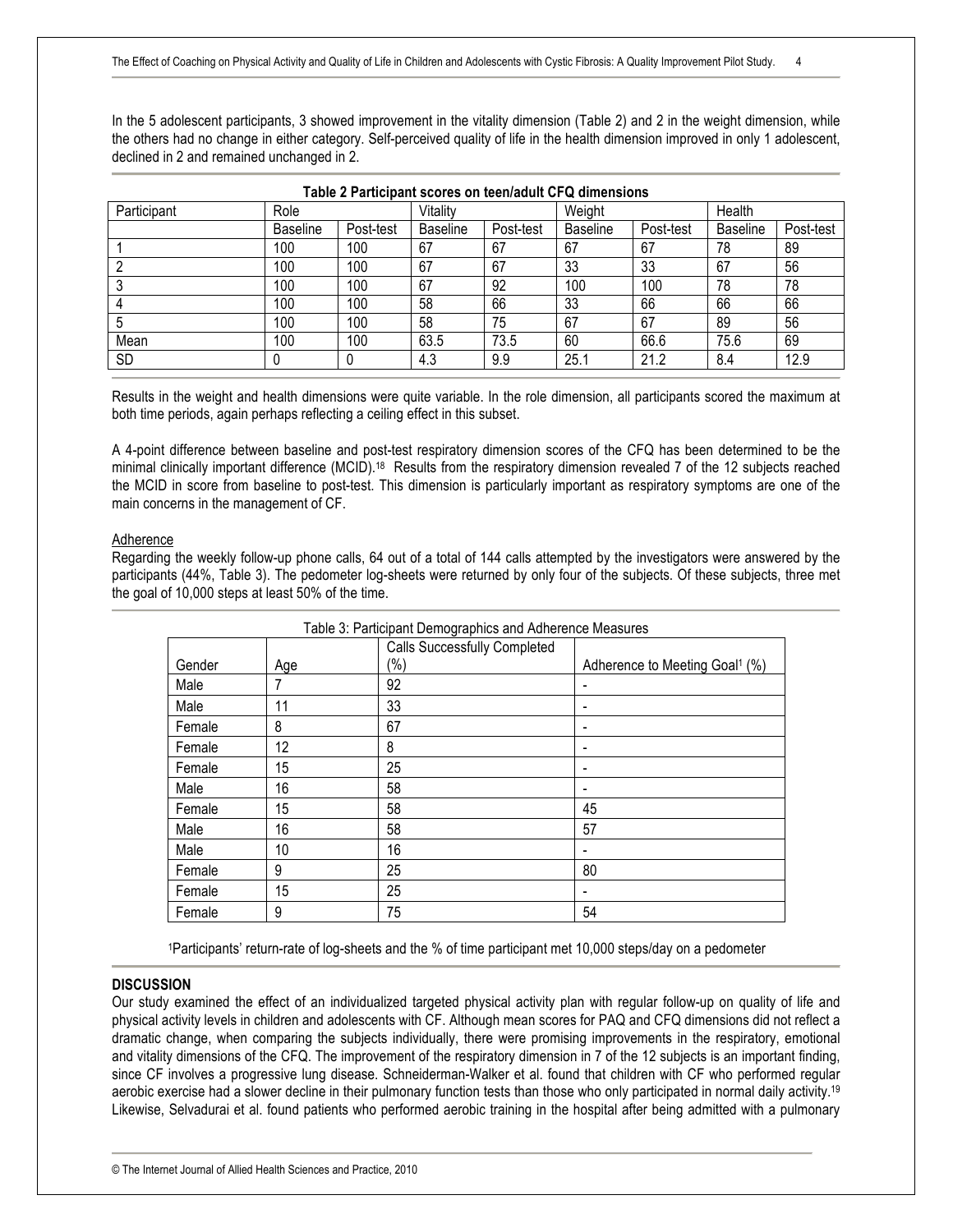infection had significantly better peak aerobic capacity, activity levels, and quality of life than children who received resistance training alone.20 The current study was conducted during the summer months, and at this time, the children were on break from school and had more time to participate in more physical activities throughout the day. Thus, good weather and limited time demands may have led to a spontaneous increase in physical activity. However, for some participants, weekly telephone reminders of the importance of physical activity may have been a motivating factor, as there was clearly a positive relationship that developed between some of the individual participants and the researchers calling them.

Two examples of participants will illustrate the variability in responses. BM was a 12-year-old girl whose baseline physical activity included only biking once weekly and dancing to the radio daily. She had no specific goal for physical activity, so she was asked to wear the pedometer and try to obtain 10,000 steps per day. She was only able to be contacted for one telephone call, when she reported swimming and dancing "a lot." No pedometer logs were returned for this girl. However, at the 3-month follow-up point, she had increased her PAQ (1.3 points), reporting walking 3-4 times per week, biking daily, running or jogging 3-4 times per week, and swimming daily, in addition to her dancing. On the CFQ, there were improvements in the emotional dimension (15 pts), social dimension (17 pts), eating dimension (11 pts), and respiratory dimension (16 pts). Clearly, she was more physically active and had improved quality of life at the end of the study, but adherence to the study protocol was poor.

The second example was SB, a 15-year-old girl. At baseline, her activity was jogging 3-4 times per week and playing baseball or softball 3-4 times per week. She also did not have a specific goal, but was very interested in meeting pedometer goals. She answered all scheduled telephone calls and reported exceeding the 10,000 step goals many days each week. She completed the pedometer logs and returned all of them. At the end of the study, she was walking daily, playing badminton daily, and playing volleyball 3-4 times per week, as well as adding swimming and basketball to her list of reported activities. Her PAQ improved 1.7 points. Her CFQ showed improvements in reported quality of life for the emotional dimension (20 pts), social dimension (3 pts), body dimension (23 pts), treatment dimension (44 pts) and vitality dimension (25 pts). SB clearly adopted the planned intervention and showed great improvements. However, it is not clear that she improved to a greater extent than did BM.

#### **Adherence**

Adherence to any exercise program can be challenging, especially with children. In our study, adherence was measured by recording pedometer step counts on a log-sheet each day, and mailing the log-sheet to the principle investigator as requested. A low return rate of log-sheets indicated poor adherence as shown in Table 3. Adherence was encouraged weekly by follow-up phone calls, where the participants were asked about the activities they were performing each week and if they were meeting their physical activity goals. However, many calls were not answered. In other cases, participants reported meeting pedometer count goals frequently, but did not complete the logs. Overall, our participants had poor adherence to the pedometer record, unlike Schneiderman-Walker et al., who demonstrated good exercise adherence. <sup>19</sup> These researchers conducted regular telephone contact every four to six weeks, although they gave annual incentives, such as sports bags and T-shirts.19 It could be possible that making weekly phone calls to each participant was too frequent, and it became more of a nuisance than a facilitator. Alternatively, the timing of the project involved school breaks, which may have interfered with participants' availability for telephone follow-ups.

#### **Limitations**

There were several limitations in our study. One of the limitations was the small sample size. The length of time (3 months) allotted to this interventional study led to few potential participants available. Generalizability of our study findings to other centers and groups of children and adolescents with CF is therefore limited. Secondly, the time of year the study was conducted, during the spring and summer months, may have impacted physical activity patterns. Some of the participants were involved with extracurricular activities such as swimming, basketball, and soccer leagues, which decreased the availability of contacting the children. However, favorable weather may have increased casual physical activity for outdoor activities like swimming, running/playing in the park, and hiking. Vacations also made it challenging to ensure the participants were adhering to their programs. Additionally, most of the children were finished with school when the follow-up questionnaires were conducted, which resulted in deleting the school-based questions from the PAQ. The use of the self-report questionnaires was another limitation. We only collected subjective data that looked at the previous week of physical activity. The data would likely be more accurate if objective measurements were taken, such as heart rate telemetry, activity meters, and pulmonary function tests.21

Although common in pediatric studies, the wide range of ages in our participant sample likely reflects a good deal of variability in developmental levels, normal physical activity patterns, and other factors. Younger children in our study might have been more influenced by parental instructions than older teens. Since we had such a small sample size, we are unable to make any judgments about the influence of different ages or stages of childhood and adolescence on our results. Future studies may need to restrict the age of participants to a smaller range in order to examine age-specific influences on physical activity behaviors.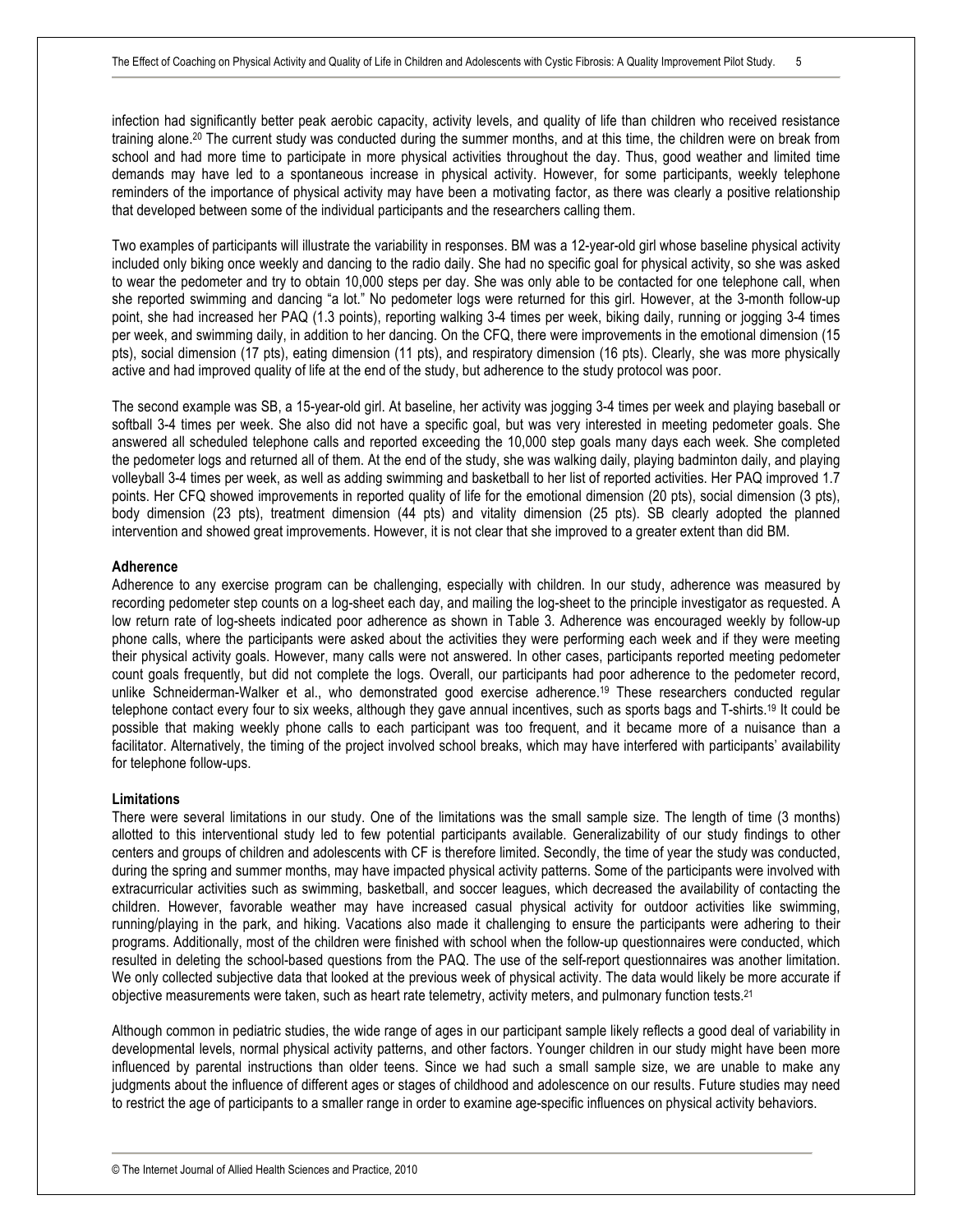In the future, adherence may be increased by offering incentives or by supervising the exercise training programs.10 Further analysis of responders and nonresponders to this approach are needed, as illustrated in the examples above. Based on our data, we currently cannot generalize about the characteristics of those who were adherent and/or improved physical activity.

#### **CONCLUSION**

The purpose of the study was to determine if an individualized, targeted assessment could improve physical activity levels and quality of life in children and adolescents with CF. Although not all dimensions of the CFQ improved in all participants, the emotional, vitality, and respiratory dimensions revealed promising results for future studies, and suggest that at least for some patients, this coaching approach may be effective. However, this should be a very individualized approach. Participating in this quality improvement project has led to changes in how physical activity is approached in regular clinical practice. It is now routine to not only assess exercise capacity, but to set specific goals and perform more regular follow-up contact regarding the goals.

#### **Acknowledgement**

This project was supported by a grant from the West Virginia chapter of the American Academy of Pediatrics. Neither of the authors has any conflict of interest to disclose. The authors gratefully acknowledge the assistance of Erica Banks DPT and Whitney Whittaker DPT in data collection.

#### **REFERENCES**

- 1. Orenstein D, Rosenstein B, Stern R. *Cystic Fibrosis: Medical Care*. Philadelphia, PA: Lippincott Williams & Wilkins; 2000.
- 2. Nixon P, Orenstein D, Kelsey S. Habitual physical activity in children and adolescents with cystic fibrosis. *Med Sci Sports Exerc.* 2001;33(1):30-5.
- 3. Holzer F, Schnall R, Landau L. The effect of a home exercise programme in children with cystic fibrosis and asthma. *Aust Paedriatr J.* 1984;20:297-302.
- 4. Moorcroft A, Dodd M, Webb A. Long-term change in exercise capacity, body mass, and pulmonary function in adults with cystic fibrosis. *Chest*.1997;111:338-43.
- 5. Swisher A. Not just a lung disease: Peripheral skeletal muscle abnormalities in cystic fibrosis and the role of exercise to address them. *Cardiopulmonary Physical Therapy Journal.* 2006;17[1]:10-5.
- 6. Gulmans V, de Meer K, Brackel H, Faber J, Berger R, Helders P. Outpatient exercise training in children with cystic fibrosis: Physiological effects, perceived competence, and acceptability. *Pediatr Pulmonol.* 1999;28:39-46.
- 7. Nixon P, Orenstein D, Kelsey S, Doershuk C. The prognostic value of exercise testing in patients with cystic fibrosis. *N Engl J Med.* 1992;327[25]:1785-8.
- 8. Abbott J, Webb K, Dodd M. Quality of life in cystic fibrosis. *J R Soc Med.* 1997;90 (suppl 3):37-42.
- 9. Swisher A, Erickson M. Perceptions of physical activity in a group of adolescents with cystic fibrosis. *Cardiopulmonary Physical Therapy Journal.* 2008;19[4]:107-13.
- 10. de Jong W, Kaptein A, van der Schans C, et al. Quality of life in patients with cystic fibrosis. *Pediatr Pulmonol.* 1997;23[2]:95-100.
- 11. Christian B, D'Auria J. Building life skills for children with cystic fibrosis. *Nurs Res.* 2006;55[5]:300-7.
- 12. Prasad S, Cerny F. Factors that influence adherence to exercise and their effectiveness: application to cystic fibrosis. *Pediatr Pulmonol.* 2002;34:66-72.
- 13. Department of Community and Family Medicine DUMC. What is Quality Improvement? *Duke University Medical Center* Available at: URL: http://patientsafetyed.duhs.duke.edu/module\_a/introduction/introduction.html. Accessed January 21, 2009.
- 14. Henry B, Aussage P, Grosskopf C, Goehrs J. Development of the cystic fibrosis questionnaire (CFQ) for assessing quality of life in pediatric and adult patients. *Qual Life Res.* 2003;12:63-76.
- 15. Quittner A, Buu A, Messer M, Modi A, Watrous M. Development and validation of the cystic fibrosis questionnaire in the US: a health-related quality-of-life measure for cystic fibrosis. *Chest.* 2005;128:2347-54.
- 16. Modi A, Quittner A. Validation of a disease-specific measure of health-related quality of life for children with cystic fibrosis. *J Pediatr Psychol.* 2003;28(7):535-46.
- 17. Kowalski K, Crocker P, Donen R. *The Physical Activity Questionnaire for Older Children (PAQ-C) and Adolescents (PAQ-A) Manual*. 2004.
- 18. Quittner A, Modi A, Wainwright C, Otto K, Kirihara J, Montgomery AB. Determination of the minimal clinically important difference scores for the Cystic Fibrosis Questionnaire-Revised respiratory symptom scale in tow populations of patients with cystic fibrosis and chronic pseudomonas aeruginosa airway infection. *Chest.* 2009;135:1610-8.